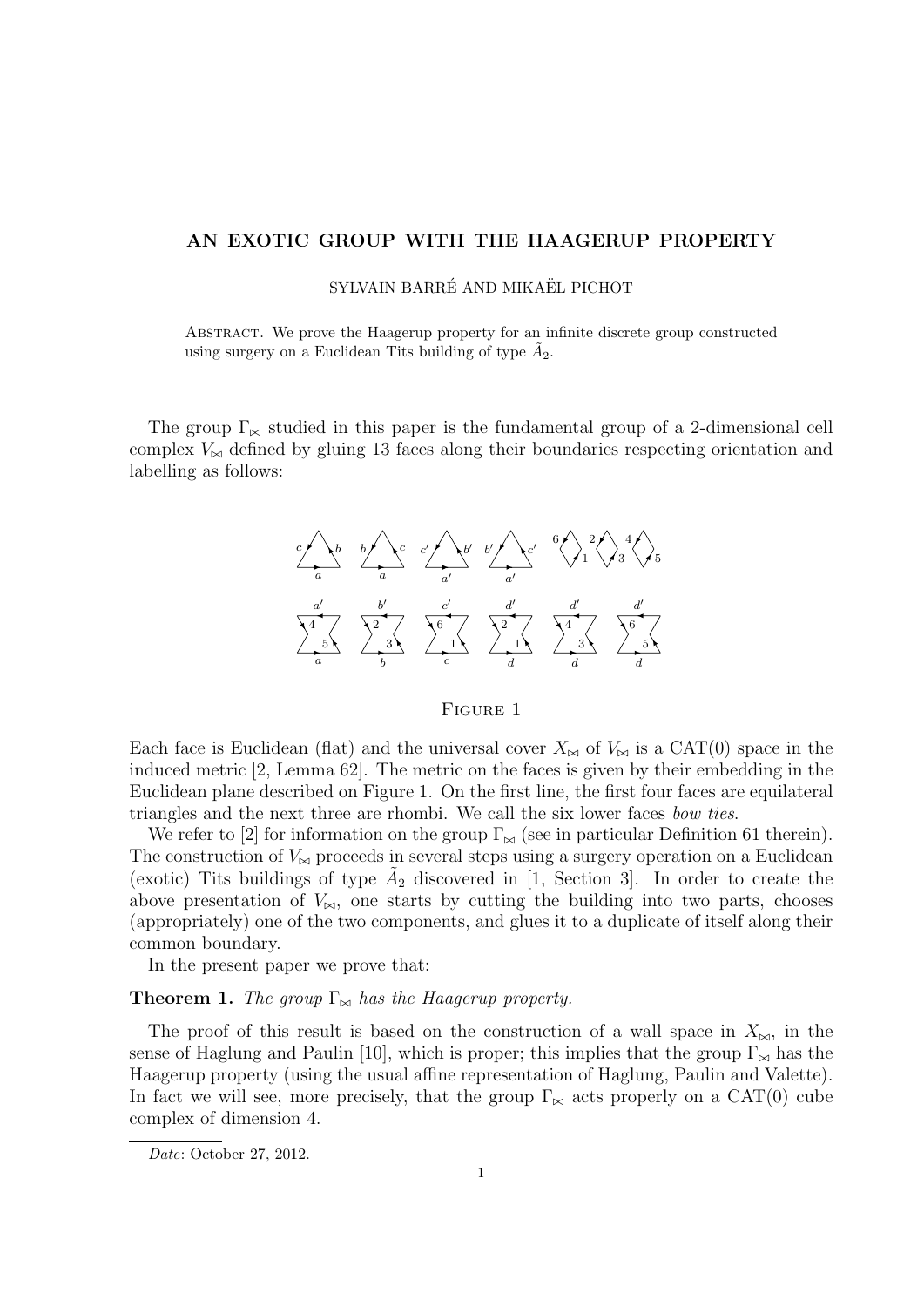## 2 SYLVAIN BARRÉ AND MIKAËL PICHOT

We construct the walls in Section 1, prove that they are separating in Section 2, and prove properness of the wall space in Section 3. For more details on the Haagerup property (which is also known as Gromov's a-T-menability), we refer to [8].

**Remark 2.** Although not exactly a Tits building, the complex  $X_{\bowtie}$  has links isomorphic to spherical buildings (of type  $A_2$ ) at infinitely many of its vertices. The surgery procedure mentioned above avoids the vertices of the original Euclidean building. In fact,

- the link at every vertex of every equilateral triangle in  $X_{\bowtie}$ ,
- the link at every acute vertex of every rhombus in  $X_{\bowtie}$ , and
- the link at every acute vertex of every bow tie in  $X_{\bowtie}$ ,

is a spherical building, namely, the incidence graph of the Fano plane. (The fact that the space  $V_{\bowtie}$  is locally CAT(0) is proved in Lemma 62 of [2], which describes the link at the other vertices as well.) The group  $\Gamma_{\bowtie}$  was an important example of a group "of intermediate rank" in [2]. We recall that (by a result of Tits, see e.g. [14]) every simply connected simplicial complex whose links at every vertex are spherical buildings of type  $A_2$  is itself a Euclidean building of type  $\tilde{A}_2$ . Of course, it is well known that a group which acts properly and uniformly on such a complex has the property T of Kazhdan (see [5]).

—

Let us give additional motivation for Theorem 1 in relation with [2]. The paper [2] provides a new point of view on the notion of rank for groups and spaces. The rank of a group is a useful invariant (for example, it is useful to understand the rigidity properties of the group) but it is not clear how to it can be defined beyond the realm of Lie groups and their lattices. The idea in [2] is to "interpolate" between situations of rank 1 and situations of rank  $\geq 2$  (the "higher rank" lattices, especially in the irreducible case), yielding intermediate values for the "rank" (in a sense to be made precise) of the resulting groups and spaces. For example, we introduced there groups "of rank  $\frac{7}{4}$ ", as well as the group  $\Gamma_{\bowtie}$  acting on  $X_{\bowtie}$ . We were especially interested in constructing groups whose "rank" is close (but unequal) to 2. The question of rigidity, for example, (e.g. property T but also Mostow–Margulis rigidity, QI rigidity, geometric superrigidity via harmonic maps, etc.) is interesting in this intermediate rank environment.

A quantitative notion of rank for cocompact actions  $\Gamma \curvearrowright X$  of a group  $\Gamma$  on singular CAT(0) 2-complexes X, denoted  $rk(X,\Gamma)$  and called the local rank, was made explicit later in [3] (see Definition 4.5 therein). Using this definition, one finds that the local rank of the group  $\Gamma_{\bowtie}$  at  $X_{\bowtie}$  equals:

$$
\mathrm{rk}(X_{\bowtie}, \Gamma_{\bowtie}) = \frac{31}{16} \simeq 1.9375.
$$

In [4], we constructed (random) groups and spaces whose local rank  $rk(X, \Gamma)$  is as close to 2 as desired. These groups, generically, have the property T of Kazhdan (and they act on CAT(0) complexes built out of equilateral triangles). The fact that the local rank approaches 2 while the local geometry is kept uniformly bounded forces the apparition of (many) links isomorphic to spherical buildings in the underlying complex  $X$ . Theorem 1 (and its analogous result for the groups in  $\mathscr{F}_{\bowtie}$  described in Section 4) is one step towards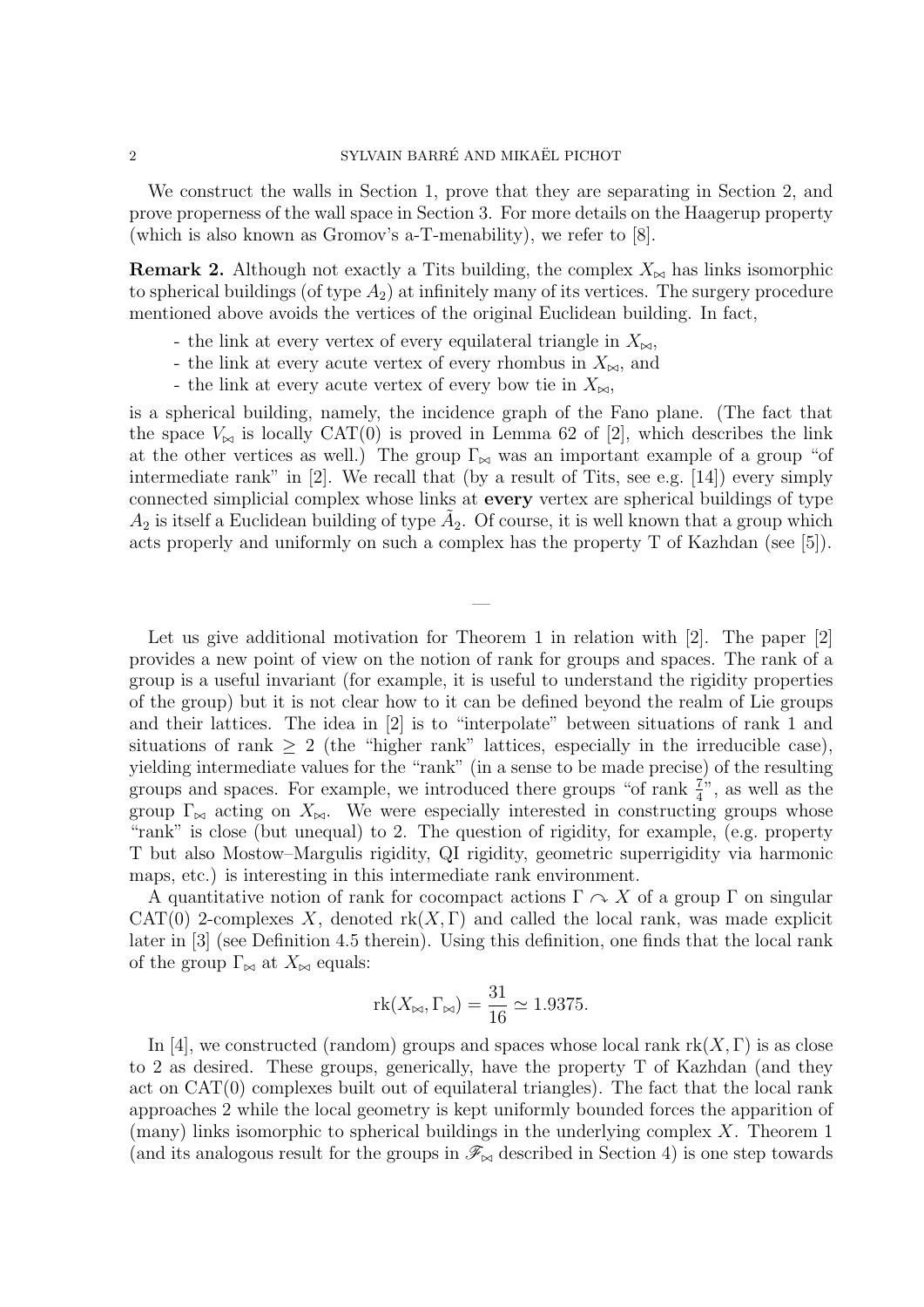understanding the properties of this type of groups of "high rank". It is a priori rather surprising that a group like  $\Gamma_{\bowtie}$  enjoys the Haagerup property.

We haven't been able to resolve the following problem (which is interesting both when the local geometry is uniformly bounded, and in the general case):

**Problem 3** (High rank versus the Haagerup property). Is there a real number  $r_{\text{crit}} < 2$ (either absolute or depending only on a uniform bound on the local geometry, that is, on a uniform upper bound on the number of cells containing any given point) such that if  $(X, \Gamma)$  is a couple for which

$$
rk(X,\Gamma)>r_{\rm crit}
$$

where  $\Gamma$  acts freely isometrically on a CAT(0) polyhedral complex X with compact quotient, then the group  $\Gamma$  does not have the Haagerup property?

The underlying idea conveyed by the problem is that the presence of a high proportion of "good" expanders (say, Ramanujan graphs) in the local geometry of X might prevent the group  $\Gamma$  to have the Haagerup property, or at least, in principle, the space X to carry a separating proper wall space (of course, it is assumed in the problem above that a family of polyhedral complexes is chosen so that the equality  $rk(X, \Gamma) = 2$  implies that  $\Gamma$  has Kazhdan's property T—say, for example, the family of singular complexes built out of equilateral triangles, which is the class discussed in the present paper). More details on this idea are provided in Section 2 and Remark 5 below.

We note that  $r_{\text{crit}} \geq \frac{31}{16}$  by Theorem 1.

Acknowledgments. This work is partially supported by NSERC and FQRNT.

## 1. The Walls

The complex  $X_{\bowtie}$  has five types of walls: walls of type x where  $x = a, b, c, d$ , and transverse walls. In this section we describe these walls. They are defined by the footprints they leave on faces.

**Definition 4.** A wall of type a is a connected component of the subcomplex of  $X_{\bowtie}$  defined by taking the universal cover of the set of (red) edges and rhombi of  $V_{\bowtie}$  shown on Fig. 2.



FIGURE 2. Walls of type  $a$ 

We define similarly the walls of type  $b$  and the walls of type  $c$  by permuting appropriately the labels on faces. To illustrate, Fig. 3 below describes the walls of type b.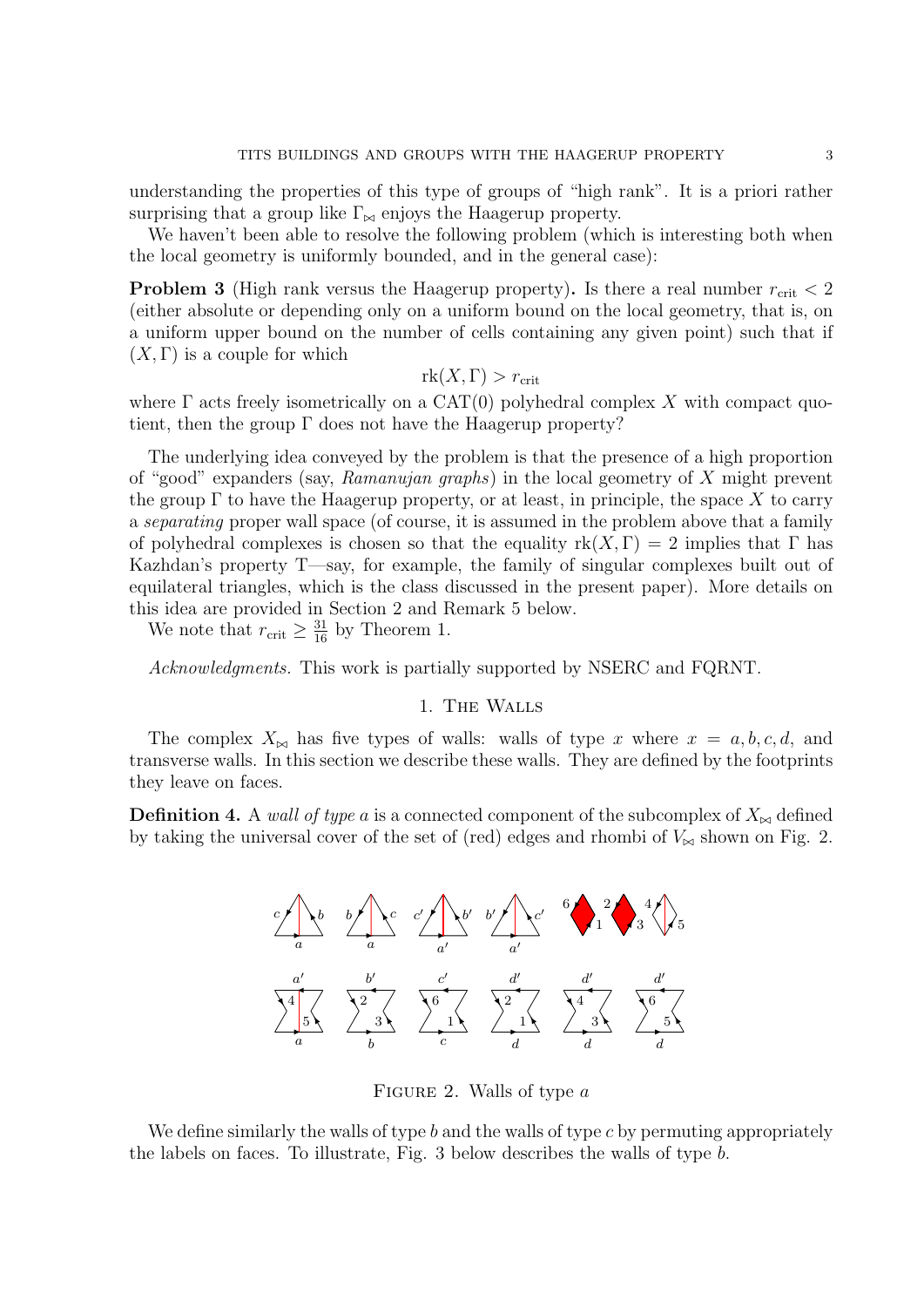

FIGURE 3. Walls of type b

Remark 5. There are several difficulties with these walls. The major difficulty is that they cross spherical buildings at vertices where, in particular, the first eigenvalue is greater than 1/2 (see Section 5 in [5], in particular Section 5.5 to 5.7 for the role of the condition "the first eigenvalue is greater than  $1/2$ "). In fact, the link at **every** vertex in such a wall is a spherical building of type  $A_2$ , namely, the incidence graph of the Fano plane. The spectral properties of this graph make it a "good" expander  $-$  it is a Ramanujan graph — and yet, it will have along the proof to be cut *into two large subsets without discarding* too many edges. Another difficulty is that the walls 'refract' (see below) and bounce along CAT(0) geodesics in  $X_{\bowtie}$  (see Section 3).

**Definition 6.** A wall of type d is a connected component of the graph defined by taking the universal cover of the set of (red) edges of  $V_{\bowtie}$  described on Fig. 4. They enter no face with shapes or labels other than the ones in Figure 4.



FIGURE 4. Walls of type  $d$ 

**Definition 7.** A *transverse wall* in  $X_{\bowtie}$  is a connected component of the graph defined by taking the universal cover of the set of (red) edges of  $V_{\infty}$  shown on Fig. 5. Transverse walls enter no triangular face.

In the next section, we define and study the wall space of all connected components of complements of the above geometric walls in  $X_{\bowtie}$ .

Lemma 8. The walls are simply connected.

*Proof.* Let W be a wall of type  $x = a, b, c$  and assume that we have a cycle C (of minimal length) inside W. Let D be a disk diagram (of minimal area) filling C. If D contains no bow tie, then we have an immediate contradiction from the fact that  $C$  would be locally geodesic. Otherwise, let  $B$  be a bow tie inside  $D$ . It is easy to see from the presentation of  $V_{\bowtie}$  that D then contains a strip S of alternating rhombi and bow ties extending B in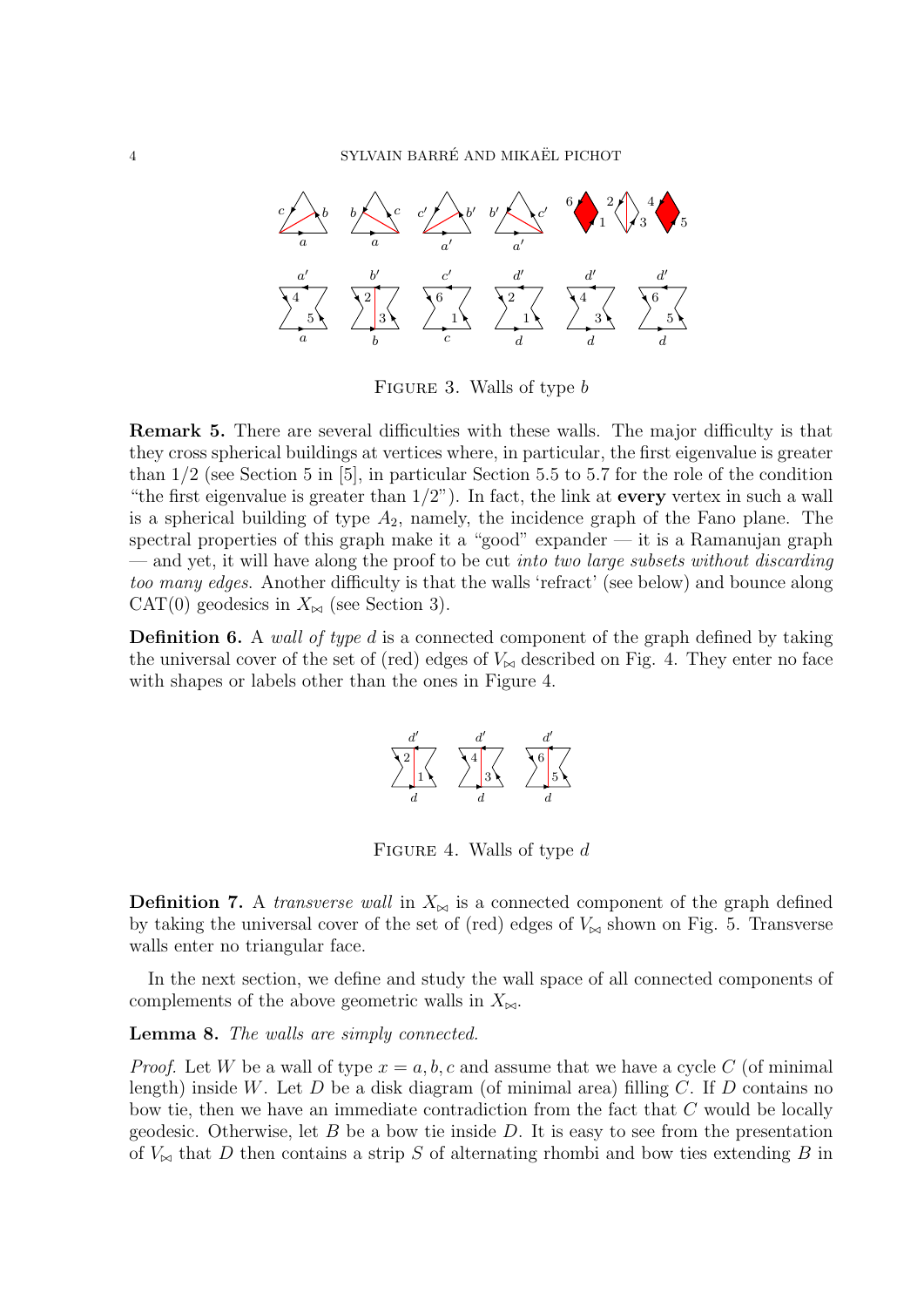

Figure 5. Transverse walls

both direction up to its boundary C. Denote by  $B_1$  and  $B_2$  the two bow ties lying on C and corresponding to this strip. We may choose  $B$  in such a way that there is a path in C between  $B_1$  and  $B_2$  which contains no bow tie other than  $B_1$  and  $B_2$ . It follows that the wall is locally geodesic except perhaps for two refraction points (see Figure 6) at two vertices of  $B_1$  and  $B_2$ . This again contradicts uniqueness of geodesics in CAT(0) spaces. Thus, W does not contain any non trivial cycle.

The walls of type  $d$  and the transverse walls are totally geodesic and thus, simply  $\Box$ connected.  $\Box$ 



Figure 6. Wall refraction

## 2. The separation

We show in this section that the wall complements have exactly two connected components.

**Lemma 9.** For every wall W of type  $x = a, b, c$ , the set  $X_{\bowtie} \backslash W$  has at least two connected components.

*Proof.* We assume that W is of type a. Let e be an edge orthogonal to W with label a, and let x and y be the extremities of  $e$ . We show that x and y belong to two distinct components. If not, there is a piecewise linear path  $\gamma_1$  from x to y in  $X_{\bowtie}$  which does not intersect W. Let  $(\gamma_t)_{t\in[0,1]}$  be a piecewise linear homotopy in  $X_{\bowtie}$  between  $\gamma_1$  and the edge e. There exists a largest  $0 < t_0 < 1$  such that  $\gamma_t$  intersect W for every  $t \leq t_0$ . Let z be a point in  $\gamma_{t_0} \cap W$ . From Definition 4, it is easy to see that z must be a vertex of  $X_{\bowtie}$ . In addition, the link L of z is the incidence graph of the Fano plane. The path  $\gamma_t$ , for  $t > t_0$ small enough, provides two points  $a_t$  and  $b_t$  in L, which are connected in  $L \setminus W$  for  $t > t_0$ but are not connected in  $L \setminus W$  for  $t = t_0$ . The left hand side of Fig. 7 shows that this is a contradiction. So  $X_{\bowtie} \setminus W$  has at least two connected components.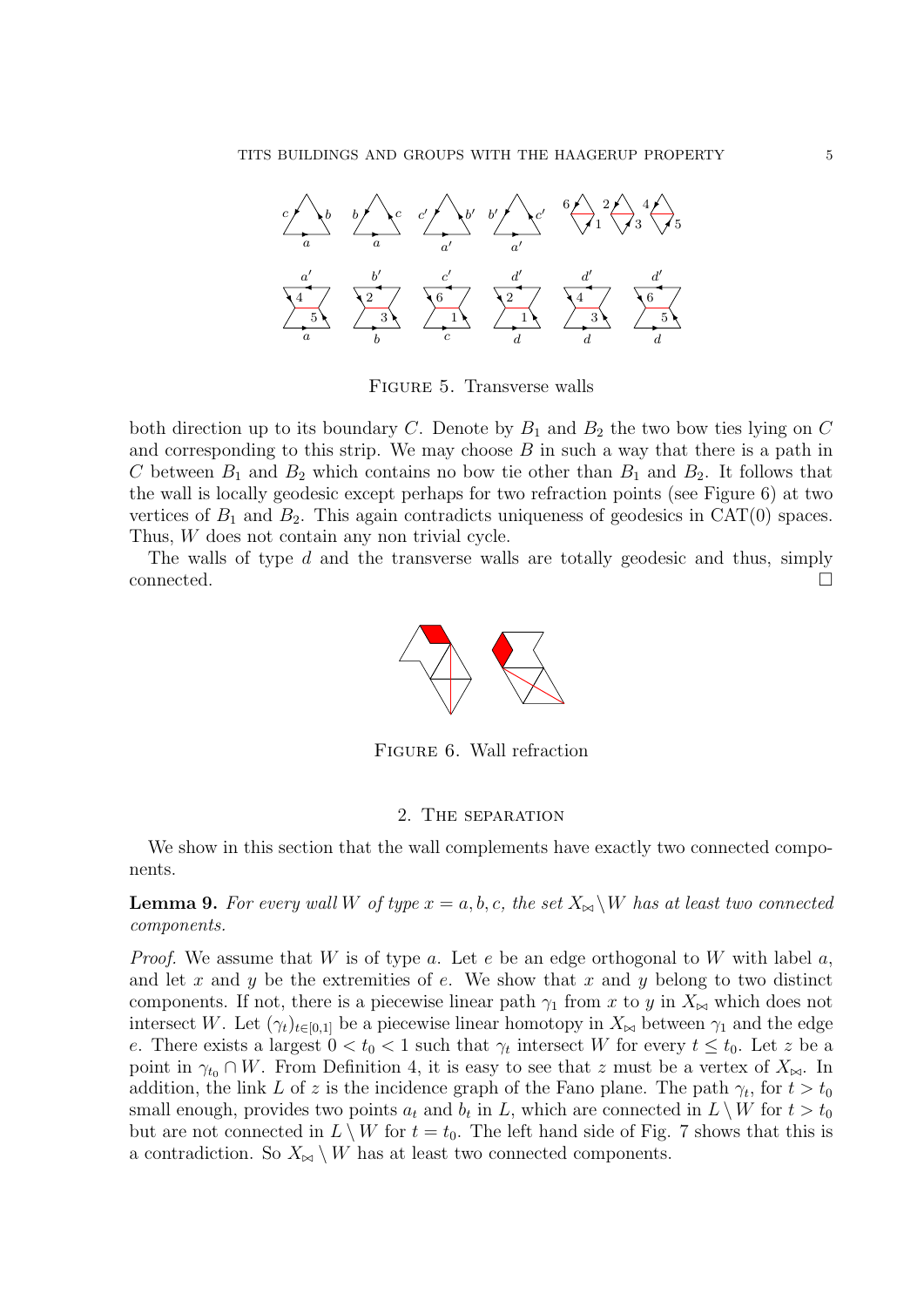## 6 SYLVAIN BARRÉ AND MIKAËL PICHOT

The same proof applies to the two other cases. The right hand side of Fig. 7 deals with walls of type b, and the case of walls of type c is symmetric.



FIGURE 7. Halving spherical buildings

**Lemma 10.** For every wall W of type  $x = a, b, c$ , the set  $X_{\bowtie} \setminus W$  has at most two connected components.

*Proof.* Assume that we can find three point  $x, y, z$  in  $X_{\bowtie}$  in three distinct components and let us find a contradiction. Let  $\Delta$  be the geodesic triangle with vertices  $x, y, z$  and let I denote  $W \cap \Delta$ . By assumption x, y and z are in three distinct components of  $\Delta \setminus I$ , so I contains points  $x', y', z'$  in the open segments  $(y, z)$ ,  $(x, z)$ , and  $(x, y)$  respectively, and paths  $I_x, I_y, I_z \subset I$  joining  $y' \leftrightarrow z'$ ,  $x' \leftrightarrow z'$  and  $x' \leftrightarrow y'$  respectively. Either  $I_x \cup I_y \cup I_z$ is included in a (red) rhombus, or they form a cycle in the wall  $W$ . The first case is easy to rule out and the last case is prohibited by Lemma 8.

**Proposition 11.** For every wall W, the set  $X_{\bowtie} \backslash W$  has exactly two connected components.

*Proof.* The case of walls of type  $x = a, b, c$  is treated in the above two lemmas, and the two remaining cases are clear.

We say that a wall W separates two points x and y in  $X_{\bowtie}$  if x and y do not belong to the same connected component of  $X_{\bowtie} \setminus W$ .

**Lemma 12.** The number of walls through any cell in  $X_{\bowtie}$  is (uniformly) finite.

This lemma is obvious — five is an upper bound (the number of types of walls).

**Proposition 13.** Given any two points  $x, y \in X_{\bowtie}$ , the number of walls separating x and y is finite.

*Proof.* Every wall which separates x from y has to intersect the CAT(0) geodesic from x to y. Thus the proposition follows from the previous lemma.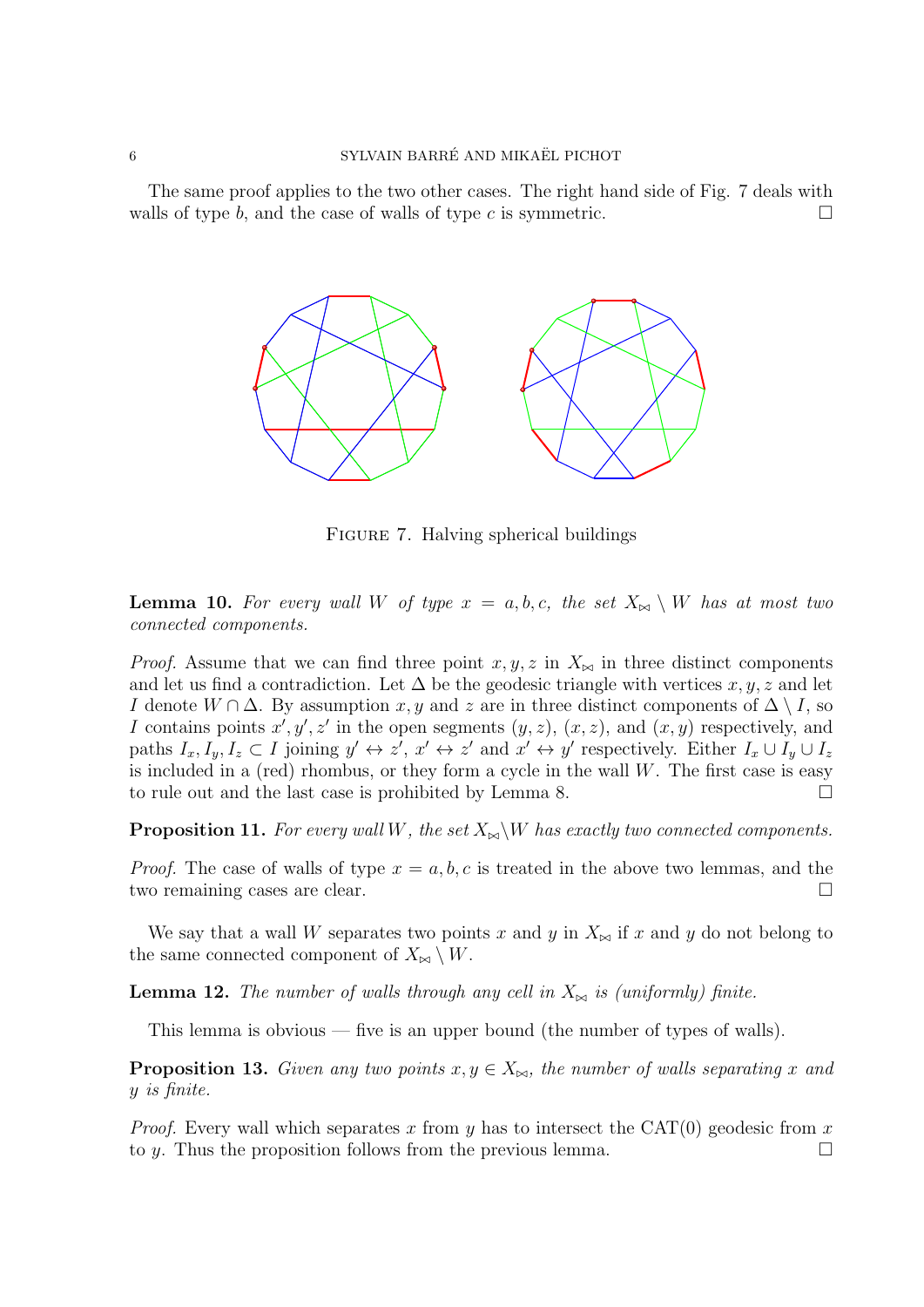### 3. Properness

Let  $\sharp(x, y)$  denote the number of walls separating x from y in  $X_{\bowtie}$ . The wall space defined in Section 1 is proper whenever

$$
\sharp(x,sx)\to\infty
$$

for  $s \to \infty$  in  $\Gamma_{\bowtie}$ .



Figure 8. Zigzags in walls

Let  $d_{\bowtie}(x, y)$  denotes the number of bow ties intersecting the CAT(0) geodesic [x, y] between x and y. Let  $s \to \infty$  in  $\Gamma_{\bowtie}$ . We distinguish two cases depending on whether  $d_{\bowtie}(x, sx) \to \infty$  or not. In the first case, we have  $\sharp(x, sx) \to \infty$  because every transverse wall intersecting any given bow tie on  $[x, y]$  is separating x from y. Observe that both the walls of type d and the transverse walls are totally geodesic in  $X_{\bowtie}$  (compare to Fig. 8, which describes a portion of a wall of type  $x = a, b, c$ .

So, we may assume that  $d_{\bowtie}(x, sx)$  is bounded above. Since the length of the geodesic  $[x, sx]$  tends to infinity, it follows that an arbitrary long subsegment is contained in a flat plane of equilateral triangles in  $X_{\bowtie}$ . Thus, properness follows from the following lemma.

**Lemma 14.** If W is a wall of type  $x = a, b$  or c and  $\Pi$  is a flat plane of equilateral triangles in  $X_{\bowtie}$ , then  $W \cap \Pi$  is empty or coincide with a straight line in  $\Pi$ .

*Proof.* By definition of W, it is clear that  $W \cap \Pi$  contains at least a straight line if it is nonempty, and that the intersection consists of parallel straight lines in Π. Assume that  $W \cap \Pi$  contains two such lines  $d_1$  and  $d_2$ . Using an argument similar to that of Lemma 8, we see that W contain two bow ties  $B_1$  and  $B_2$  together with two geodesic segments between vertices of  $B_1$  and  $B_2$ , one inside W, and the other one in a strip of bow ties containing  $B_1$  and  $B_2$ . This contradicts the uniqueness of CAT(0) geodesics in  $X_{\bowtie}$ .  $\Box$ 

Therefore, if  $[x, y]$  is a geodesic segment included in a flat plane of equilateral triangles, then  $\sharp(x, y) \geq d(x, y)$ , where d is the Euclidean distance between x and y. This proves that the wall space is proper.

Theorem 1 now follows from the combined results in Section 2, in Section 3, and in [10, 8].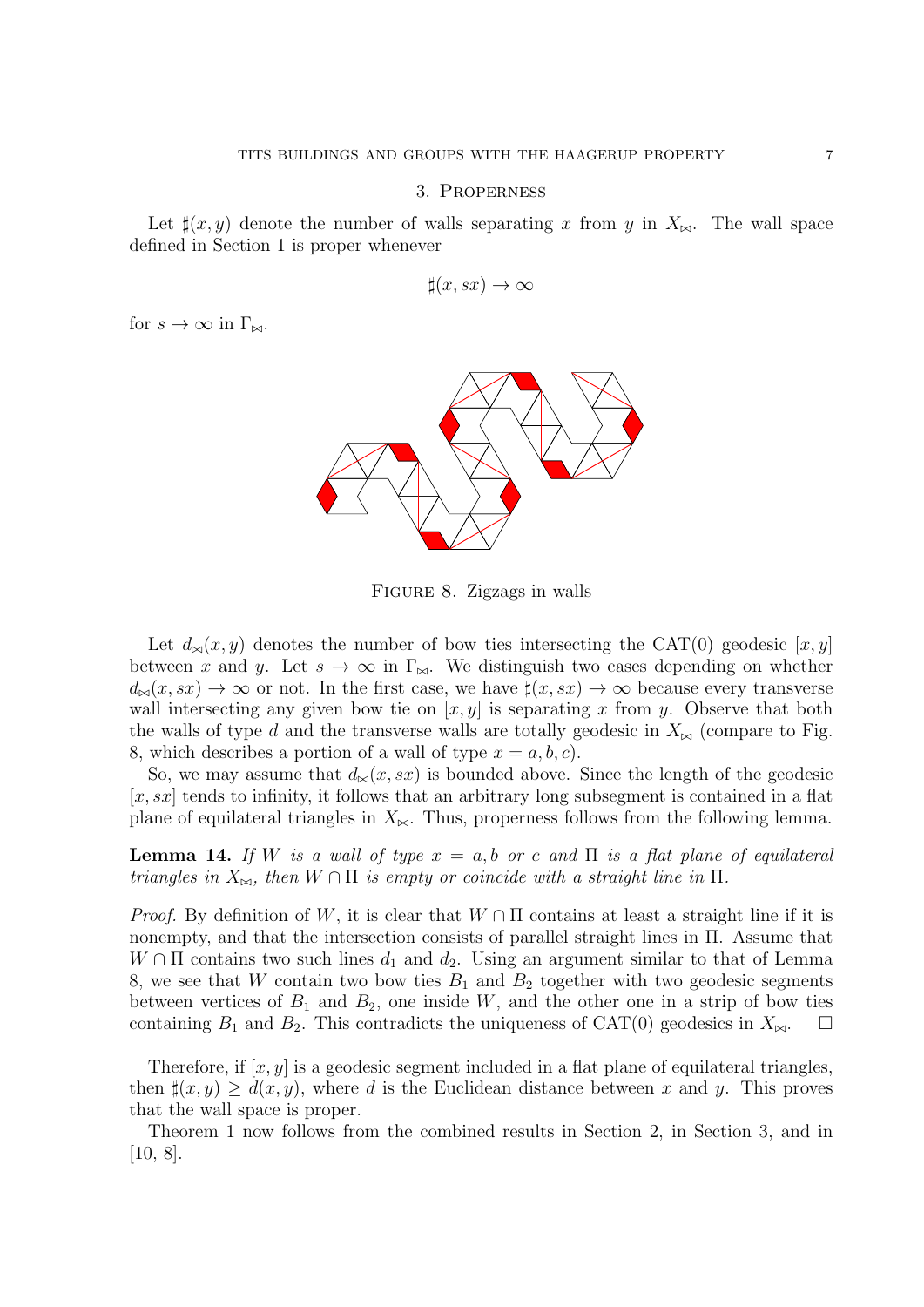## 4. Additional remarks

(1) The group  $\Gamma_{\bowtie}$  belongs to an infinite family  $\mathscr{F}_{\bowtie}$  of groups constructed in a similar way — using graphs of spaces. The vertex spaces all are isomorphic to the given connected component selected after surgery on the given Euclidean building (see the introduction), and the edge spaces are (nonabelian) free groups. The attaching maps are isometries. An interesting subfamily is given by gluing  $n$  copies of the selected component along a fixed common boundary. It is an easy matter to generalize the idea for constructing walls presented in the present paper to every group in the collection  $\mathscr{F}_{\bowtie}$ . Every group in  $\mathscr{F}_{\bowtie}$ is built out of 3 shapes (equilateral triangles, and long rhombi and bow ties) and has the Haagerup property. In fact, every group in  $\mathscr{F}_{\bowtie}$  admits a proper (isometric) action on a finite dimensional CAT $(0)$  cube complex (see [13, 6, 12, 11] for information on group cubulation). The walls that we have described above lead to a  $CAT(0)$  cube complex of dimension 4 (indeed, the walls of type  $a, b, c$  and the transverse walls pairwise intersect each other, but no larger family of walls has this property). Groups in  $\mathscr{F}_{\bowtie}$  provide further examples of groups of intermediate rank in the sense of [2]. One can explicitly compute their local rank, in the sense of [3, Definition 4.5], in terms of the underlying graph.

(2) Having the Haagerup property, groups in  $\mathscr{F}_{\bowtie}$  satisfy the Baum–Connes conjecture with coefficients by work of Higson and Kasparov [9]. On the other hand, the fact that they have a proper action on a finite dimensional  $CAT(0)$  cube complex implies that they have the property of rapid decay (see [7]). The latter property was already established in [2], with a different proof (not relying on cube complexes, and which also handles other types of groups of intermediate rank, like the groups of rank  $\frac{7}{4}$ ). Thus, the Baum–Connes conjecture without coefficient was also already known for groups in  $\mathscr{F}_{\bowtie}$ .

## **REFERENCES**

- [1] Barr´e, S. Immeubles de Tits triangulaires exotiques. (French) [Exotic triangular Tits buildings] Ann. Fac. Sci. Toulouse Math. (6) 9 (2000), no. 4, 575–603.
- [2] Barr´e S., Pichot M., Intermediate rank and property RD, http://arxiv.org/abs/0710.1514.
- [3] Barr´e S., Pichot M., Removing chambers in Bruhat-Tits buildings, http://arxiv.org/abs/1003.4614.
- [4] Barr´e S., Pichot M., Random groups and nonarchimedean lattices, preprint (see http://web.univubs.fr/lmam/barre or http://www.math.mcgill.ca/∼pichot).
- [5] Bekka, Bachir; de la Harpe, Pierre; Valette, Alain Kazhdan's property (T). New Mathematical Monographs, 11. Cambridge University Press, Cambridge, 2008.
- [6] I. Chatterji and G.A. Niblo. From wall spaces to CAT(0) cube complexes. Internat. J. Algebra Comput., 15(5-6):875885, 2005.
- [7] Chatterji I., Ruane, K. Some geometric groups with rapid decay. Geom. Funct. Anal. 15 (2005), no. 2, 311–339.
- [8] Cherix, Pierre-Alain; Cowling, Michael; Jolissaint, Paul; Julg, Pierre; Valette, Alain Groups with the Haagerup property. Gromov's a-T-menability. Progress in Mathematics, 197. Birkhäuser Verlag, Basel, 2001.
- [9] Higson, Nigel; Kasparov, Gennadi E-theory and KK-theory for groups which act properly and isometrically on Hilbert space. Invent. Math. 144 (2001), no. 1, 23–74.
- [10] F. Haglund and F. Paulin, Simplicité de groupes d'automorphismes d'espaces à courbure négative. In The Epstein birthday schrift, pages 181–248. Geom. Topol., Coventry, 1998.
- [11] Hruska, C.; Wise, D. Finiteness properties of cubulated groups, preprint (see https://pantherfile.uwm.edu/chruska/www/papers/CubulatingRelHyp.pdf)
- [12] B. Nica, Cubulating spaces with walls, Algebr. Geom. Topol. 4 (2004) 297–309.